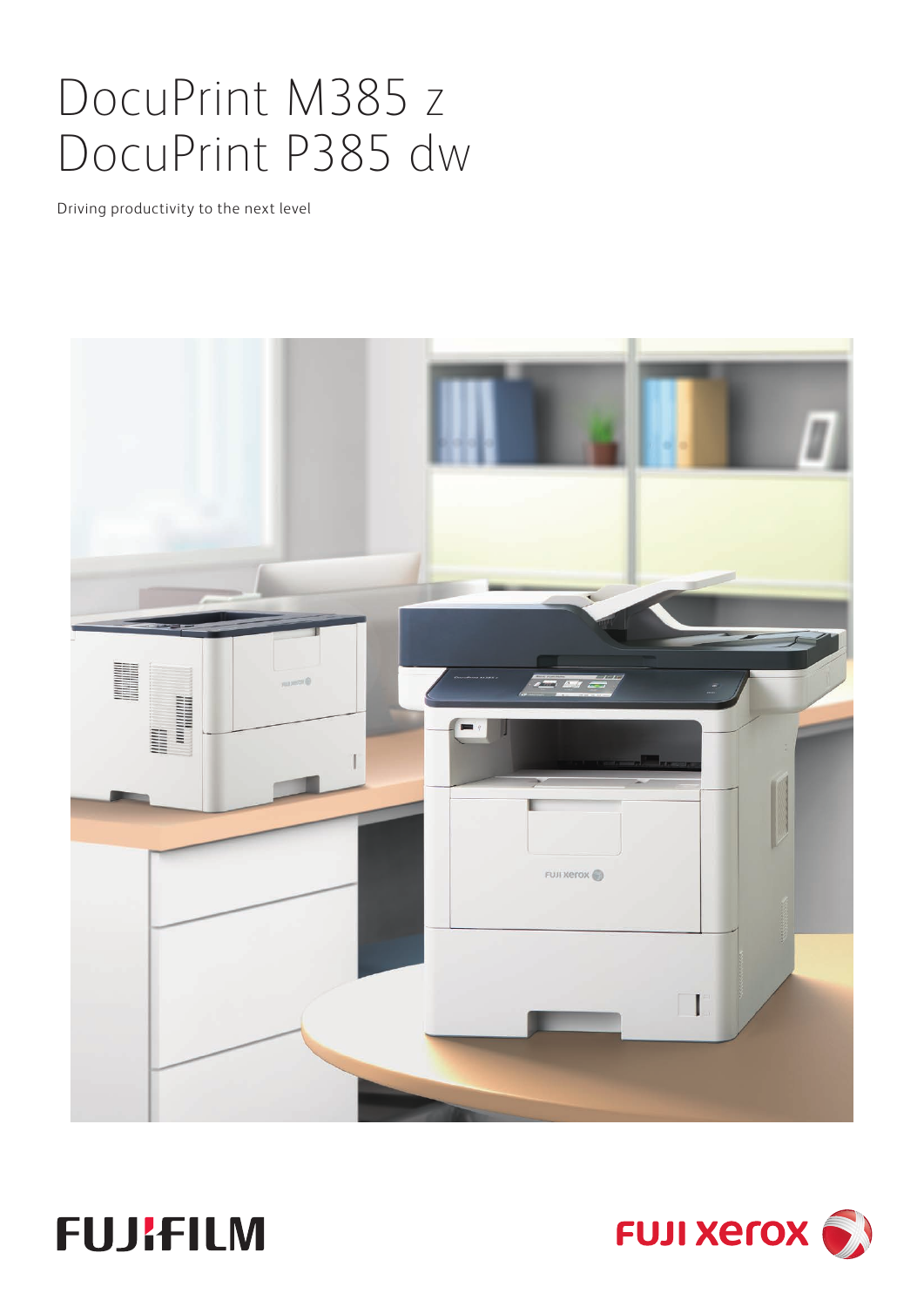## Plenty of power, user friendly yet secure, and loaded with handy features. The DocuPrint M385 z and DocuPrint P385 dw machines are a tough, compact, and practical solution for busy offices.

Personal or workgroup users, these economical models deliver convenience, connectivity and capacity from one single machine.

### **Powerful**

#### **Small size, big on power**

- •Two models to choose from: basic single function printer or more feature-packed sophisticated all-in-one.
- •Great functions & performance improve work flow & productivity within an office.
- •High speed (50 pages per minute) printing helps get the job done fast.
- •**Additional paper tray option** helps improve productivity for users with high print volume by reducing routine of replenishing paper.
- •Large capacity toner units cut down on toner changes.
- •Automatic Document Feeder\* enables speedy single-pass two-sided scanning\*.
- \* Available on DocuPrint M385 z.
- Note: When using FUJIFILM Business Innovation Print Utility, two-sided scanning is not available.
- •Users can select different paper qualities and thicknesses according to their needs.

#### **Easy to use**

#### **Simple but effective**

- •Compact, sensible and stylish design.
- •Select a machine size & functions just right for your budget & needs.
- •A range of user-friendly free-of-charge applications\* available to enhance productivity and connectivity and make it easy to print from your mobile phone.
- \* FUJIFILM Business Innovation Print Utility, Mopria Print Service.
- •Operated by a user-friendly, intuitive colour touch panel\*. Stylish, easy-to-use modern design.
- \* Available on DocuPrint M385 z.
- •**Great connectivity:** you select an access method that works for you. Simultaneous connection with Ethernet and Wi-Fi Direct enables you to connect with the machine from a fixed location (such as a desk), or on the run.
- •Bypass Tray enables use of a range of thick paper stock to suit your individual printing needs.

#### **Reliable**

#### **Tasks done securely**

- •Dependable & secure.
- •**Secure Print function** enables you, and only you to print and access your own output on-demand.
- •The Secure Function Lock feature means that you can control who accesses & uses the various functions of the machine to copy, scan or fax. Page limits can be set to help you manage costs.
- •Responds to your high-volume printing needs with high durability. (Monthly Maximum Duty Cycle: 100000 pages)
- •1200 x 1200 dpi high resolution quality printing.
- •Economical & effective: Delivers quality, power & reliability that is easy on the wallet. Low-profile device, but high quality output.

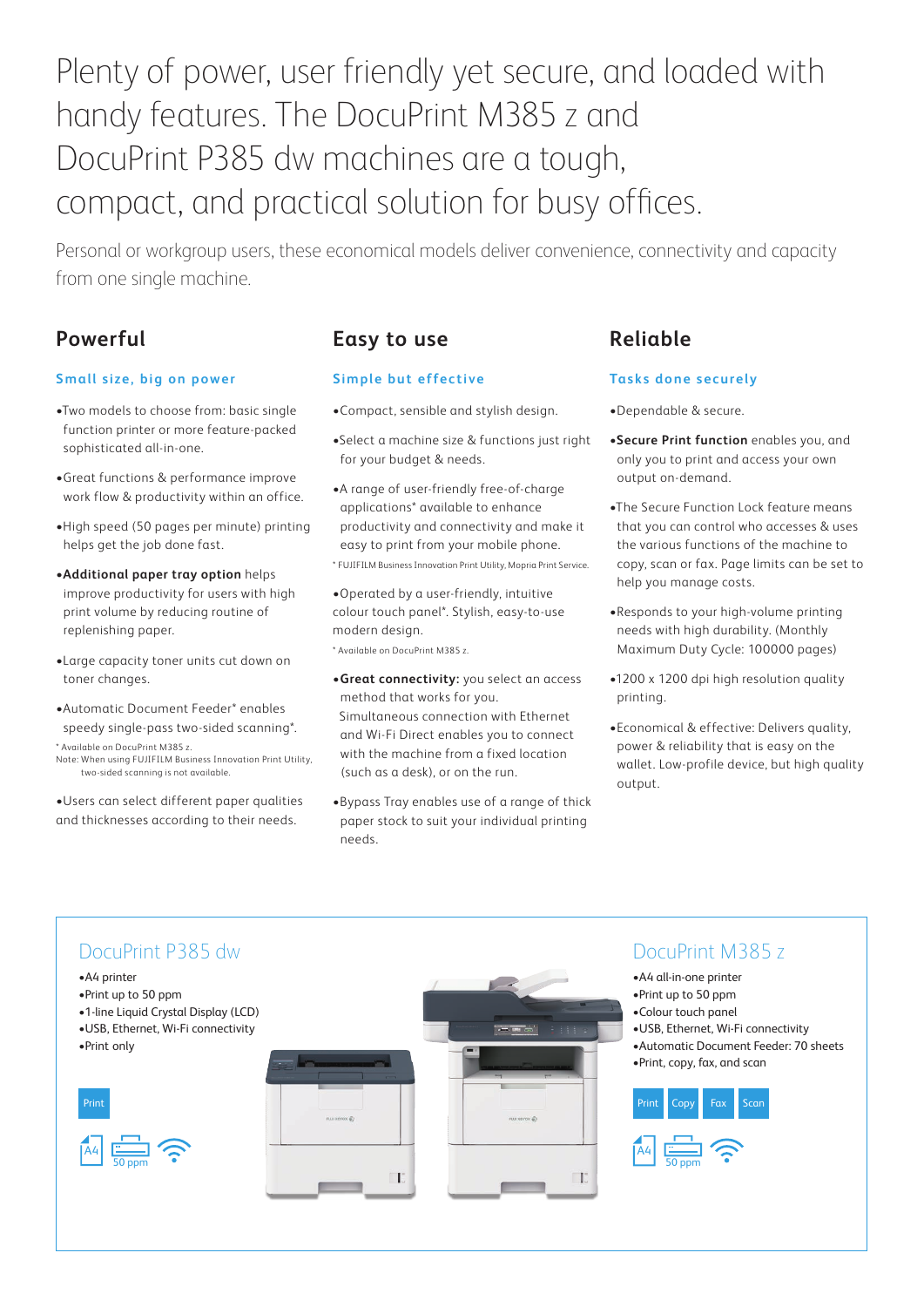

#### **Two-way (front & back) printing output Easy to use interface**



- •Simply select the output point (front or back output tray) that matches the type of paper to be used.
- •The machine adopts a straight paper path, which realizes face-up print output. No more curling when using thick paper. Nice and flat.

- •The machine features an intuitive colour touch panel\* that allows you to swipe through the menu with ease.
- \* Available on DocuPrint M385 z.
- •To start the operation, simply touch the colour touch panel\*. When you finish the operation, the display on the panel automatically turns off. Easy to use and energy saving.
- \* Available on DocuPrint M385 z.
- •You do not need to enter the same settings repeatedly. Save your favorite settings as Shortcuts\*, which saves time and boosts the productivity.
- \* Available on DocuPrint M385 z.



Note: The above image shows the user interface on DocuPrint M385 z when the colour touch panel and other operation parts are all displayed.

Easy Front Access: Access print output and change-out consumables (such as toner and paper) quickly, simply and cleanly from the front of the machine.

- **1 Automatic Document Feeder**\***:** Quickly scan, copy and fax one or two-sided, and multiple-page documents. Also scanner glass is convenient to scan thick documents such as books. \* Available on DocuPrint M385 z. The left image shows DocuPrint M385 z.
- **2 USB Port**\***:** Use your own USB drive to save scans or print directly from the USB.

\* Available on DocuPrint M385 z.

- **3 Bypass Tray (50 sheets):** Capable of handling various different types & sizes of paper, envelopes, labels, and post cards.
- **4 Standard Tray (520 sheets):** This tray is for standard users. Various types & sizes of paper can be used.
- **5 520 Sheet Feeder**\*1**:** Even if users want to print high-volume documents, the machine can respond to the needs with a maximum paper feeding capacity 1610 sheets\*2.
	- \*1 Optional. 250 Sheet Feeder and 520 Sheet Feeder are available. 250 Sheet Feeder: On DocuPrint M385 z, up to two feeders can be added. On DocuPrint P385 dw, up to three feeders can be added. 520 Sheet Feeder: Up to two feeders can be added on DocuPrint M385 z and DocuPrint P385 dw.

\*2 When two 520 Sheet Feeders are added.

Note: Paper feeding capacity is based on 80 gsm paper.

#### **Packed with smart features**